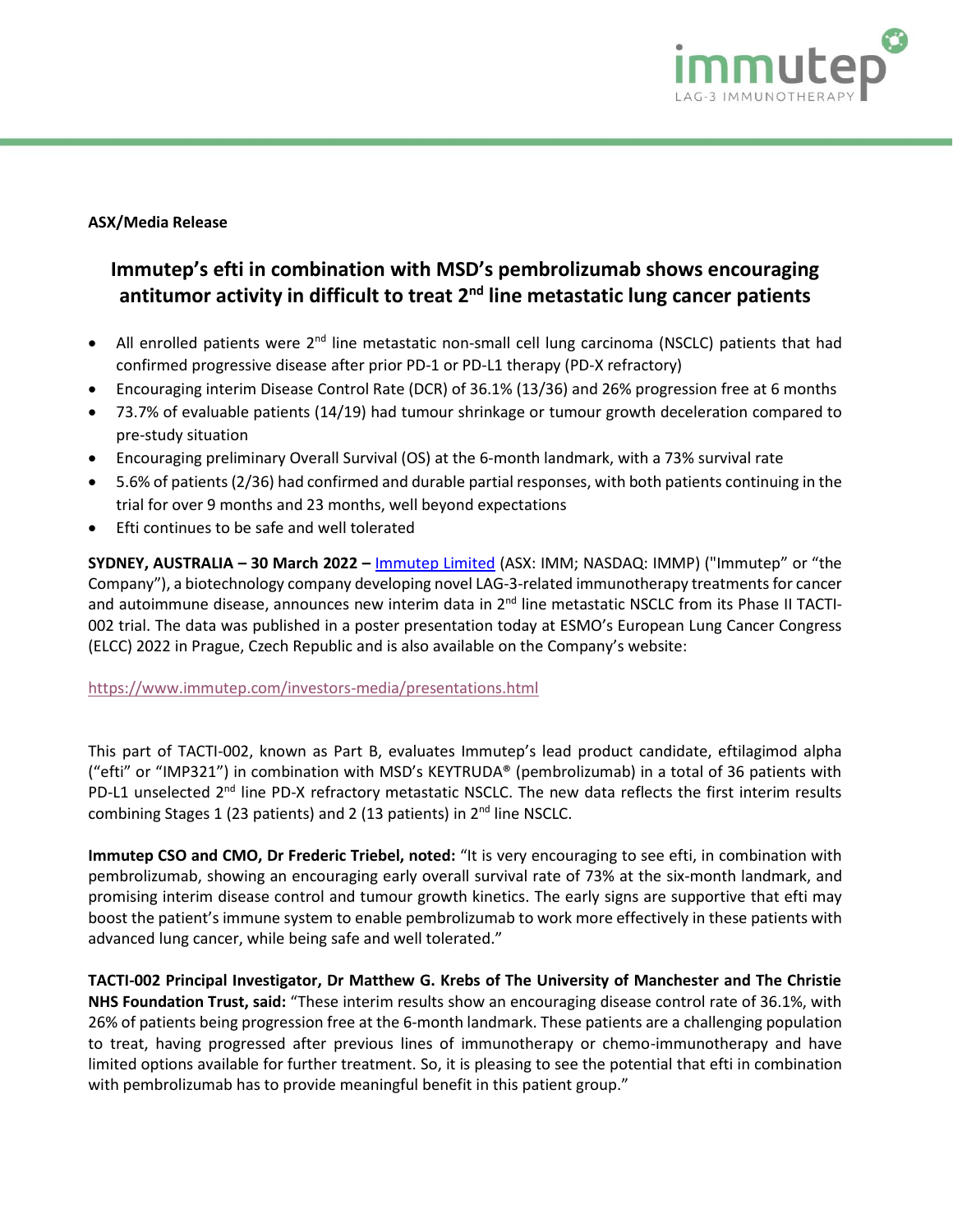

## *Condition of the patients as they entered the trial*

A total of 36 patients were enrolled and treated. Patients were advanced in their disease. They had progressed after prior standard of care treatment with either anti-PD-(L)1 mono therapy (28%) or a combination of chemotherapy and anti-PD-(L)1 therapy (72%) and are referred to as PD-X refractory. Disease progression was confirmed by two consecutive CT-scans at least four weeks apart, eliminating the possibility of pseudoprogressions. <sup>1</sup> The majority of patients (69%) had a PD-L1 tumour proportion score (TPS) of less than 50% at baseline, making them generally less likely to respond to anti-PD-(L)1 therapy.

# *Key Findings – data cut-off date 21 January 2022*

- 73.7% of evaluable patients (14/19) had tumour shrinkage or tumour growth deceleration, according to tumour growth kinetics analysis
- 73% of patients alive at 6 months landmark in this difficult-to-treat patient population
- DCR of 36.1% (13/36), with 26% being progression free at the 6-month landmark
- ORR of 5.6% (2/36) with two patients reporting confirmed and durable partial responses, participating in the study for over 9 months and 23 months, respectively
- 6 patients still under therapy in the trial
- Median OS has not yet been reached, which is encouraging given the advanced nature of the disease in this patient population

| Table 1 - TACTI-002 Interim Results for Part B of TACTI-002 |  |  |  |  |
|-------------------------------------------------------------|--|--|--|--|
|-------------------------------------------------------------|--|--|--|--|

| <b>Tumour Response</b>                            | Part B<br>2nd line NSCLC <sup>2</sup>               |  |
|---------------------------------------------------|-----------------------------------------------------|--|
| <b>Best Overall Response as per iRECIST</b>       | <b>Stage 1 &amp; 2</b><br>N(%)<br><b>Total N=36</b> |  |
| Complete Response (CR)                            | 0(0)                                                |  |
| Partial Response (PR)                             | 2(5.6)                                              |  |
| Stable Disease (SD)                               | 11 (30.6)                                           |  |
| Progressive Disease (PD)                          | 22(61.1)                                            |  |
| Not Evaluable                                     | 1(2.8)                                              |  |
| <b>Overall Response Rate (ITT)</b>                | 2/36(5.6)                                           |  |
| <b>Disease Control Rate (ITT)</b>                 | 13/36 (36.1)                                        |  |
| <b>Overall Response Rate (evaluable patients)</b> | 2/35(5.7)                                           |  |
| Disease Control Rate (evaluable patients)         | 13/35 (37.1)                                        |  |

<sup>&</sup>lt;sup>1</sup> A pseudo-progression refers to an increase in the apparent size of a tumour or number of metastases on an imaging test, that can falsely create the appearance of disease progression. This may be caused by the infiltration of immune cells into the tumour site or a delay in the development of an adaptive immune response following immunotherapy.

<sup>2</sup> As assessed by local investigator read.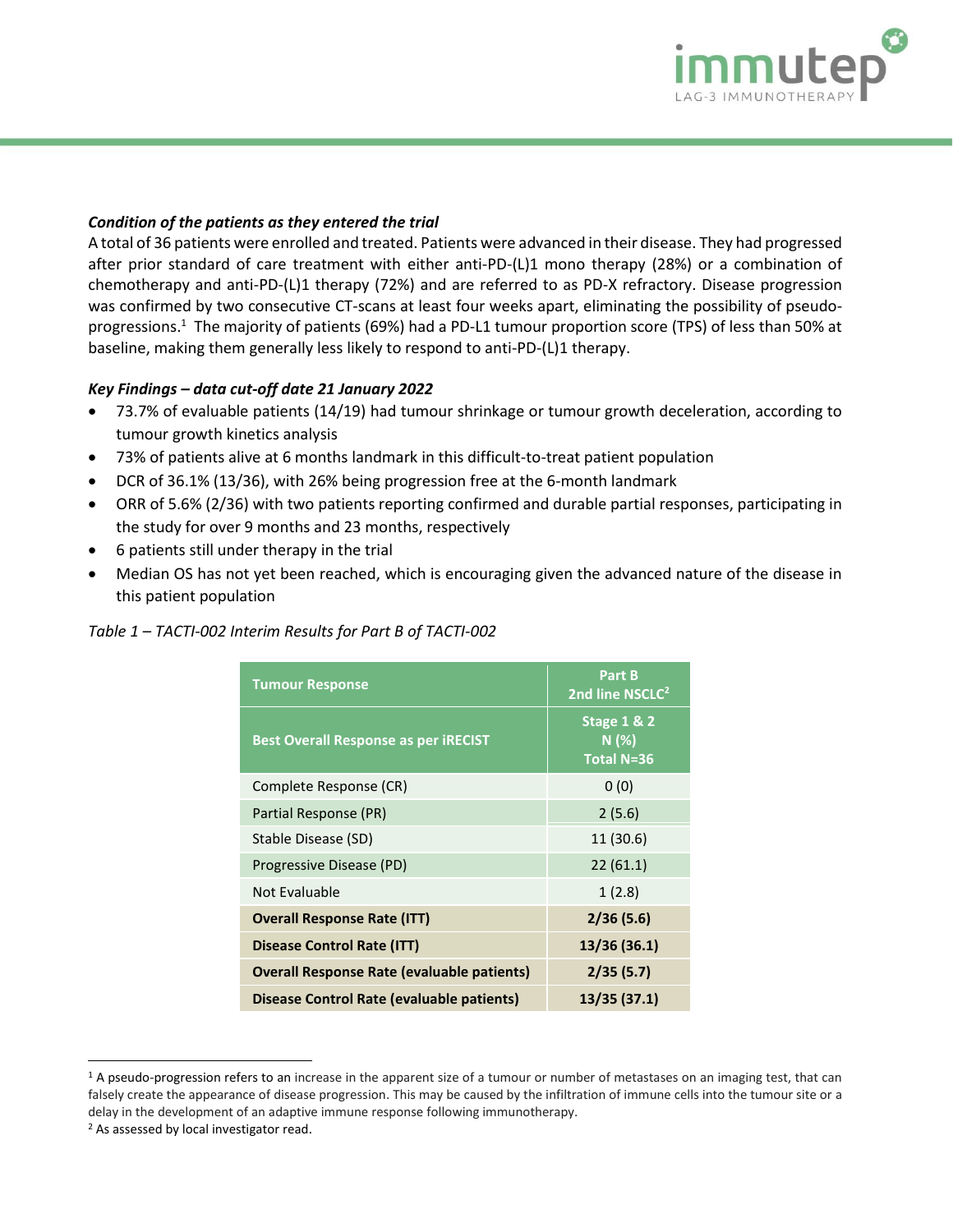

## *Safety*

The combination of efti plus pembrolizumab is safe and well-tolerated, continuing efti's good safety profile to date and compares favourably to standard of care chemotherapy options.

### *Conclusion*

The interim data from the TACTI-002 study shows that efti in combination with pembrolizumab is demonstrating encouraging early signs of antitumour activity in 2<sup>nd</sup> line confirmed PD-X refractory, NSCLC patients.

#### *Next results*

More mature data from the 2nd line NSCLC cohort is planned to be presented later this year, along with other data from the TACTI-002 trial.

#### **About the TACTI-002 Trial**

TACTI-002 (Two ACTive Immunotherapies) is being conducted in collaboration with Merck & Co., Inc., Kenilworth, NJ, USA (known as "MSD" outside the United States and Canada). The study is evaluating the combination of eftilagimod alpha (efti) with MSD's KEYTRUDA® (pembrolizumab) in patients with second line head and neck squamous cell carcinoma or non-small cell lung cancer in first and second line.

The trial is a Phase II, Simon's two-stage, non-comparative, open-label, single-arm, multicentre clinical study that is taking place in study centres across Australia, Europe, and the US.

Patients participate in one of the following:

- Part A first line Non-Small Cell Lung Cancer (NSCLC), PD-X naïve given the promising results of the first two stages of Part A, an expansion stage with 74 additional patients was commenced in November 2020 to assist with trial design in subsequent late-stage settings
- Part B second line NSCLC, PD-X refractory
- Part C second line Head and Neck Squamous Cell Carcinoma (HNSCC), PD-X naïve

TACTI-002 is an all-comer study in terms of PD-L1 status, a well-known predictive marker for response to pembrolizumab monotherapy especially in NSCLC and HNSCC.

More information about the trial can be found on Immutep's website or on ClinicalTrials.gov (Identifier: NCT03625323).

#### **About Immutep**

Immutep is a globally active biotechnology company that is a leader in the development of LAG-3 related immunotherapeutic products for the treatment of cancer and autoimmune disease. Immutep is dedicated to leveraging its technology and expertise to bring innovative treatment options to market for patients and to maximize value to shareholders. Immutep is listed on the Australian Securities Exchange (IMM), and on the NASDAQ (IMMP) in the United States.